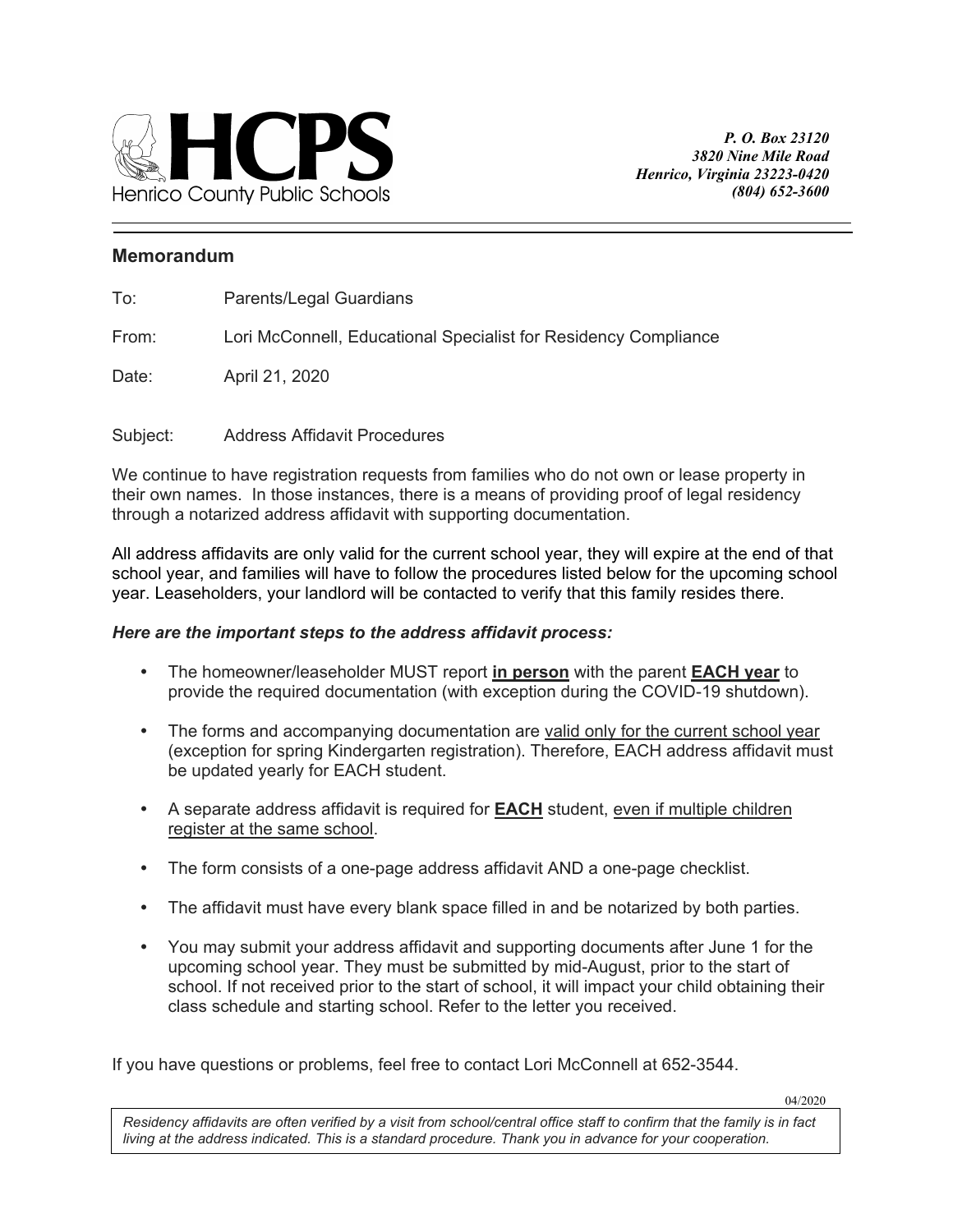# **Proof of Legal Residency Henrico County Public Schools Notarized Address Affidavit Checklist**

*When* a student's family lives with another individual/family at their residence, **BOTH parties are required to come to the school and provide appropriate documentation to meet HCPS residency requirements in addition to a completed and notarized address affidavit each time an address affidavit is presented for each student** (attached).

**The Homeowner/Leaseholder** must provide *one (1) item from each* of the following groups for a total of three (3) items as indicated below.

#### $\Box$ One original residential document:

- $\square$  Deed
- □ House Purchase Contract/Closing Papers (90 days or less for occupancy)
	- $\Box$  After closing, the deed must be provided to the school.
- □ Lease Agreement within current date range
- Lease Agreement **and** notarized letter from landlord if lease is 1) Not within current date range OR 2) Month-to-month
- □ Mortgage Statement
- □ Tax Assessment

#### $\Box$ One original document of a *CURRENT* (no more than 30 days old) utility bill:

- Electric bill
- Gas bill
- □ Cable bill
- □ Henrico County Public Utility bill (water, trash, sewer)
- *If lease covers all utilities or utilities are not in your name, then 2 additional documents are required*
- $\Box$ In addition, bring to the school to be copied *ONE* photo ID:
	- □ Driver's License
	- □ Valid DMV photo ID
	- Passport
	- Valid Photo ID

## **NOTE**: *Henrico County Public Schools reserves the right to verify with your landlord that the family on this address affidavit is indeed residing with you.*

**The Parent/Legal Guardian** in addition to a photo ID, you must provide two (2) items as indicated below.

 $\Box$  Attach at least **TWO** of the following pieces of documentation with your correct address:

- □ Driver's License
- □ Car Registration
- □ Voter Registration
- Utility Bill
- □ Tax or Bank Statement
- □ Cell Phone Bill
- □ Medical or Car Insurance Documentation
- □ Paycheck
- □ Social Services Award of Benefit

**NOTE: All documentation MUST reflect your current address and be dated within 30 days. No more than one document may be provided from a single agency (i.e., driver's license, voter registration, and car registration are all DMV documents, which would not be acceptable in combination)**

*If using an address affidavit, you may receive a visit from school/central office staff office to confirm that the family is in fact living at the address. This is a standard procedure. Thank you in advance for your cooperation in this matter.* 

**Deadline to return documentation to school office: \_\_\_\_\_\_\_\_\_\_\_\_\_\_\_\_\_\_\_\_\_\_\_\_\_\_\_\_** Revised 04/2020